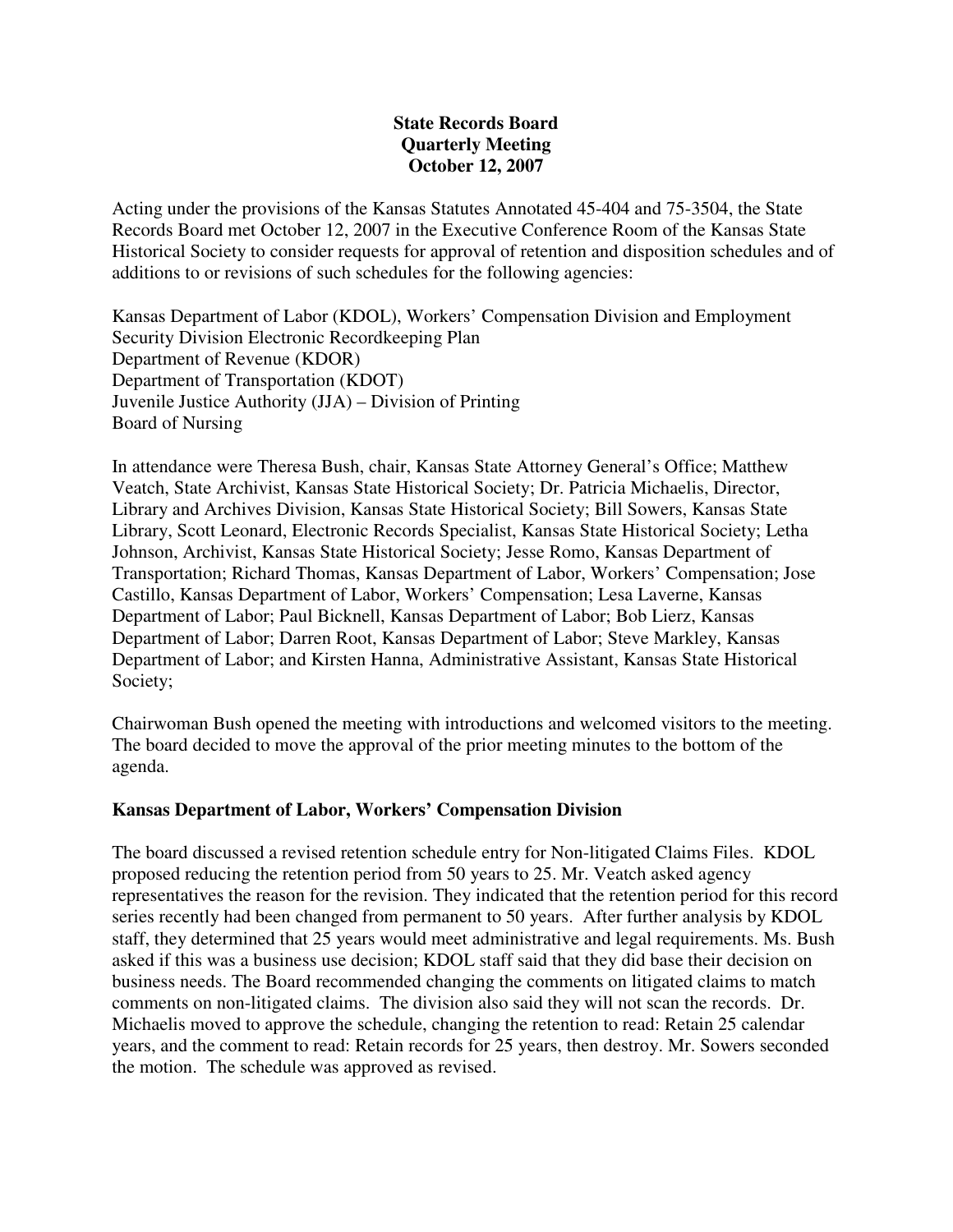# **Kansas Department of Labor, Employment Security Division**

Mr. Leonard informed the board that the electronic recordkeeping plan on the agenda had been endorsed by the Electronic Records Committee.

The board discussed the proposed Employment Security Division schedule, which was presented in the form of a spreadsheet without much of the detail usually included in draft schedules. Board members decided to table the schedule until the next meeting, and offered several suggestions to the agency and KSHS staff on ways to improve the document:

- Mr. Veatch suggested that the agency eliminate the use of the term "indefinitely" as a retention period. The retention period should be stated as a time period or the word "permanent" should be used for those series that the agency planned to retain in perpetuity.
- Ms. Bush suggested that access restriction statutes be included in the schedule.
- Several board members requested that series descriptions be included in the schedule, if at all possible.

Mr. Leonard, Mr. Markley, and other Employment Security Division staff agreed to develop a revised version of the draft schedule for presentation to the board in January 2008.

# **Kansas Department of Transportation**

Mr. Romo, KDOT's records officer, explained to the board that the Financial Model spreadsheet under is used to forecast cash flow and fund balances for the agency. Mr. Leonard indicated that the Electronic Records Committee had endorsed the electronic recordkeeping plan for the Financial Model. Mr. Veatch said that KSHS staff hoped to put snapshots of superseded versions of the Financial Model spreadsheets into the KSPACe digital repository. Dr. Michaelis moved to approve the schedule; Mr. Sowers seconded the motion. The schedule was approved.

# **Department of Revenue**

Mr. Leonard informed the board that there were two series in this schedule instead of only one as indicated on the agenda. The retention on the first series, 002-565 Label Approval Files, would be changed to one calendar year, then destroy. For the second series, 0051-565 Traffic Violations (non-serious), the retention period would be changed to 10 calendar years, then destroy. Mr. Veatch moved that the changes in both series be approved. Mr. Sowers seconded the motion and the schedule was approved.

# **Juvenile Justice Authority**

Ms. Johnson suggested that KSHS staff prepare a General Schedule entry for Employee Drug Test Records – the JJA series under consideration – for the next State Records Board meeting. Mr. Veatch thought that was a good idea. Ms. Bush suggested adding a restriction for personal privacy, so the restrictions would read: K.S.A. 45-221(a)(3)(4)(30). Mr. Sowers moved that the schedule be approved. Dr. Michaelis seconded the motion and it was approved.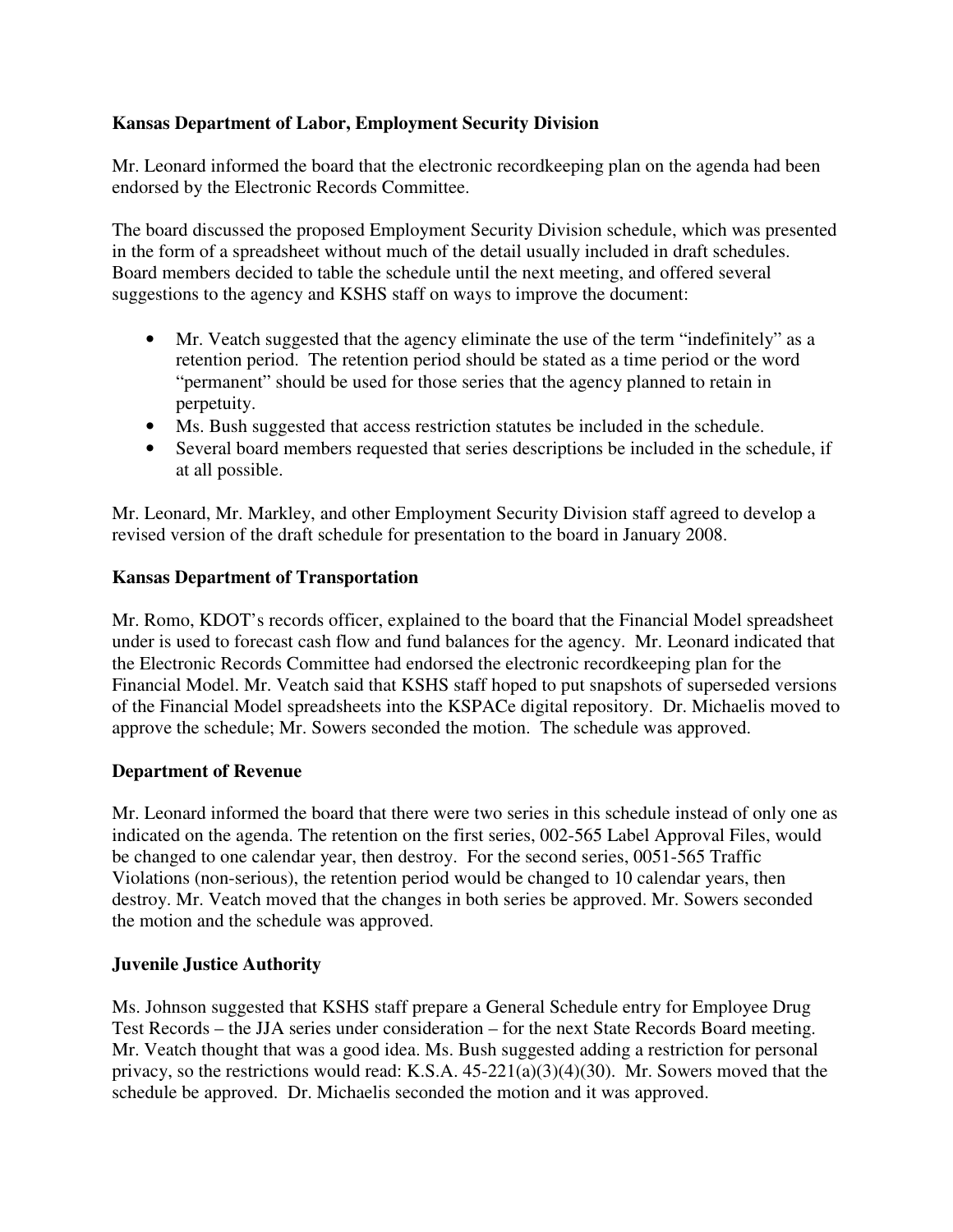## **Department of Administration – Printing Division**

The division submitted a list of obsolete series and two schedule revisions. The obsolete series represented records that had been superseded by an automated data collection system. Dr. Michaelis moved approval of the schedule revisions. Mr. Veatch seconded the motion and the schedule was approved.

### **Board Of Nursing**

The agency submitted two obsolete or superseded series. Mr. Veatch asked whether the board needed to take action on obsolete series. He said he believed the board should acknowledge the changes. Mr. Veatch moved to approve the changes to the schedule. Mr. Sowers seconded the motion. The schedule was approved.

### **General Schedule State Agencies**

The board considered a proposed general schedule entry for state employee exit interviews. Mr. Leonard reported that former KSHS staff member, Cynthia Laframboise, had talked with several agencies and recommended the new schedule entry. Ms. Bush suggested that the records might constitute a subset of personnel files. Mr. Veatch added that personnel files were usually kept longer than the proposed 5-year retention period. Ms. Johnson confirmed that they were required to be maintained 62 years after the employee left state service. She also pointed out that these records could be kept with personnel files but sometimes were maintained separately. Ms. Bush observed that copies might be kept in two places. Ms. Johnson said that separate files were frequently kept to track why individuals left. Mr. Veatch suggested the schedule entry be tabled to give KSHS staff time to do additional research. The board agreed to table the proposed schedule entry.

### **General Schedule for Local Governments**

The board considered an addition to the local government general schedule for Garnishment Files. Mr. Leonard indicated that KSHS staff had received a question from a county clerk regarding garnishment files and noted that the retention was based on entries approved for the state Division of Accounts and Reports. Dr. Michaelis said that the records were usually kept for seven years after the garnishment. Ms. Bush said that again, these records could and probably would be put in the employee's file. Dr. Michaelis wanted clarification on whether or not the 7 year retention was in fiscal years after the garnishment was terminated. Mr. Veatch noted that 7 years seemed to be a long period of time and questioned the board as to whether or not they thought it was too long. He added that it seemed like a long period for fiscal records, and didn't want to make local governments keep them longer than they needed to. Ms. Bush said she felt like the schedule was not specific enough on the retention conditions. Mr. Leonard and Mr. Veatch suggested tabling the schedule until Ms. Laframboise could be consulted. The board agreed and the schedule was tabled.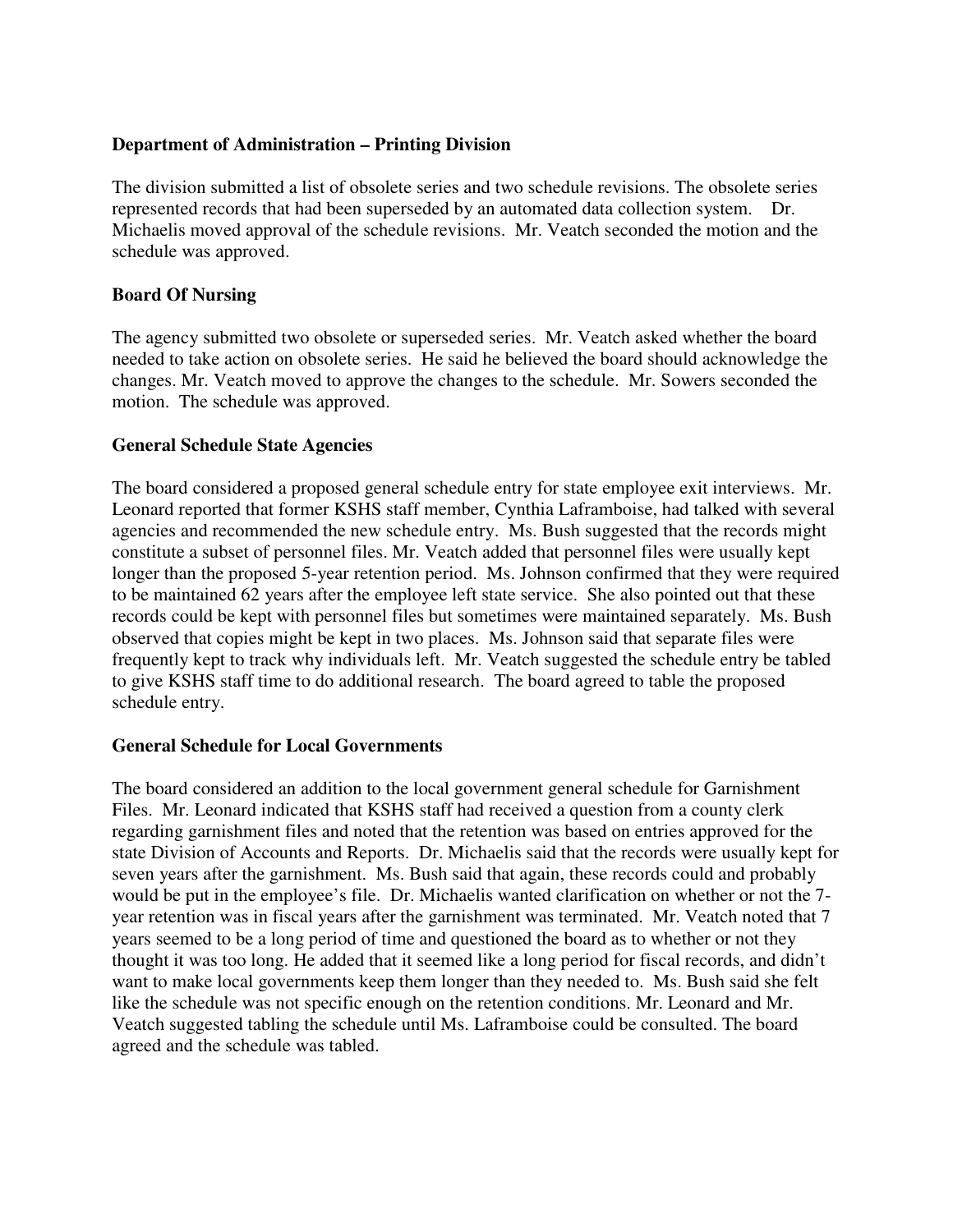## **Electronic Recordkeeping Plan (ERKP) Template**

Mr. Leonard and Mr. Veatch summarized the changes made to the ERKP template since the board last discussed it. They indicated that the revised version represented an attempt to more concisely elicit information from an agency on the issues related to preservation of and long term access to an electronic information system. Ms. Bush commented that she felt the document was much more workable. Dr. Michaelis moved that the Electronic Recordkeeping Plan template be approved. Mr. Veatch seconded and the motion carried.

# **Minutes**

Ms. Bush pointed out that page one of the minutes from the previous meeting needed to clarify that the board correspondence via email was only with KSHS staff, unless setting up a time to meet and that substantive matters should not be discussed among board members via email. Ms. Bush discussed in more detail the open meetings statute in connection with corresponding via email. She observed that board members could respond to staff email messages or meet without quorum to correct syntax or grammar, but reemphasized that email could not be exchanged between board members to discuss substantive board business. Mr. Veatch moved to approve the minutes with two changes and Mr. Sowers seconded the motion. The minutes were approved.

## **Annual Report**

Dr. Michaelis recommended that the State Records Board Annual Report be placed on the KSHS web site and that only a letter be sent to agencies letting them know of the report's availability. Mr. Leonard suggested putting the report in KSPACe and linking to it from the KSHS web site. The board discussed several minor revisions to the board procedures included in the annual report. Dr. Michaelis moved to approve the Annual Report with the changes to board procedures discussed by the board. Mr. Veatch seconded the motion and the report was approved as revised.

### **New Business**

Mr. Leonard said that he had been in Wichita and met with Doug King, a county records manager working on a schedule on the Sedgwick County Department on Aging. Leonard said that King was going to submit that schedule as a general schedule for local governments. In the case of Sedgwick County, there are three counties that have joined together, overseen by the County Commission and that they may run into issues that arose between groundwater districts. He asked if this was something over which the State Records Board had authority. Ms. Bush said that no, these entities are not counties. She said counties are integral in their creation, but once created, weren't part of the county anymore. She added that some agencies on aging are private, not under any county governance. Bush added that some were very public, some operated entirely by the county and that they'd have to see which ones the board was dealing with. Some agencies are private, some part of the county and many in-between. The proposed schedule would be for entities that are part of county government, or that want to be county entities.